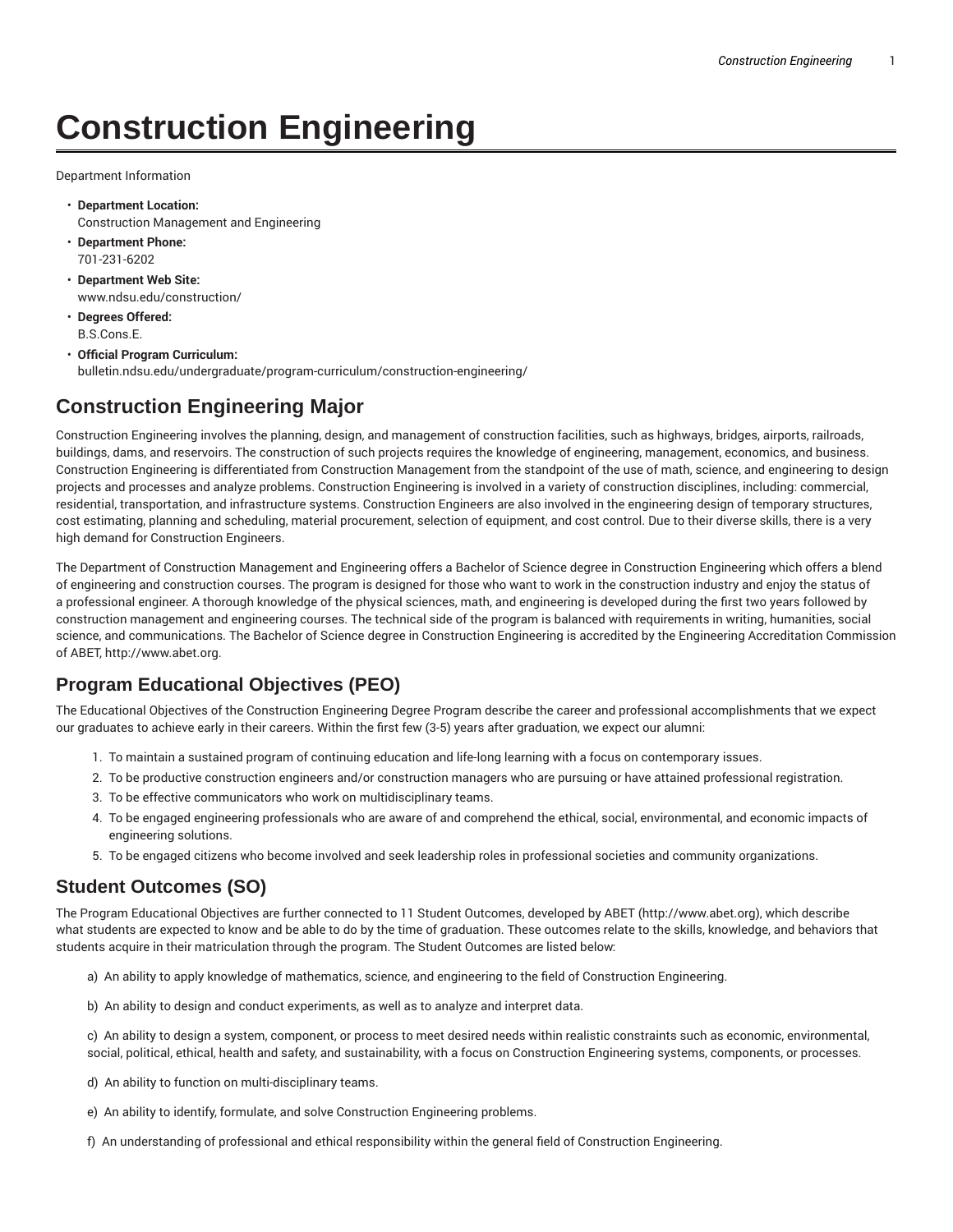g) An ability to communicate effectively.

h) The broad education necessary to understand the impact of Construction Engineering solutions in a global, economic, environmental, and societal context.

i) A recognition of the need for, and an ability to engage in life-long learning.

j) A knowledge of contemporary issues.

k) Ability to use the techniques, skills, and modern engineering tools necessary for Construction Engineering practice.

#### **Plan of Study**

Please note this is a sample plan of study and not an official curriculum. Actual student schedules for each semester will vary depending on start year, education goals, applicable transfer credit, and course availability. Students are encouraged to work with their academic advisor on a regular basis to review degree progress and customize an individual plan of study.

| Freshman                               |                                               |                           |
|----------------------------------------|-----------------------------------------------|---------------------------|
| Fall                                   | <b>Credits Spring</b>                         | <b>Credits</b>            |
| CM&E 111                               | 1 CM&E 212                                    | 3                         |
| <b>CM&amp;E 200</b>                    | 3 MATH 166                                    | $\overline{4}$            |
| MATH 165 (Gen Ed R Category)           | 4 ENGL 120 (Gen Ed C Category)                | 3                         |
| ENGL 110 (Gen Ed C Category)           | 4 CHEM 122 (Gen Ed S Category)                | 3                         |
| CHEM 121 (Gen Ed S Category)           | 3 ME 221                                      | 3                         |
| CHEM 121L (Gen Ed L Category)          | 1 Economics (Gen Ed B/G Category)             | $\ensuremath{\mathsf{3}}$ |
|                                        | 16                                            | 19                        |
| Sophomore                              |                                               |                           |
| Fall                                   | <b>Credits Spring</b>                         | <b>Credits</b>            |
| <b>CM&amp;E 204</b>                    | 3 CM&E 240                                    | 3                         |
| Social Behavior (Gen Ed B Category)    | 3 PHYS 252 (Gen Ed S Category)                | $\sqrt{4}$                |
| <b>MATH 128</b>                        | 1 COMM 110 (Gen Ed C Category)                | 3                         |
| <b>MATH 259</b>                        | 3 MATH 266                                    | $\sqrt{3}$                |
| <b>ME 222</b>                          | 3 ME 223                                      | 3                         |
| GEOL 105 or 106 (Gen Ed S<br>Category) | 3 Wellness (Gen Ed W Category)                | $\overline{2}$            |
|                                        | 16                                            | 18                        |
| Junior                                 |                                               |                           |
| Fall                                   | <b>Credits Spring</b>                         | <b>Credits</b>            |
| <b>CM&amp;E 305</b>                    | 3 CM&E 301                                    | 3                         |
| <b>CM&amp;E 380</b>                    | 3 CM&E 315                                    | 3                         |
| CE 309                                 | 3 CE 303                                      | $\overline{2}$            |
| CE 316                                 | 3 CE 303L                                     | $\mathbf{1}$              |
| STAT 330 (Gen Ed R Category)           | 3 CE 343                                      | 4                         |
|                                        | <b>CM&amp;E 405</b>                           | 3                         |
|                                        | 15                                            | 16                        |
| <b>Senior</b>                          |                                               |                           |
| Fall                                   | <b>Credits Spring</b>                         | <b>Credits</b>            |
| CM&E 403                               | 3 CM&E 489                                    | 3                         |
| 4XX Technical Elective**               | 3 4XX Technical Elective**                    | $\ensuremath{\mathsf{3}}$ |
| 4XX Technical Elective <sup>**</sup>   | 3 4XX Technical Elective <sup>**</sup>        | 3                         |
| ENGL 320 or 321 (Gen Ed C<br>Category) | 3 Humanities/Fine Arts (Gen Ed A<br>Category) | 3                         |